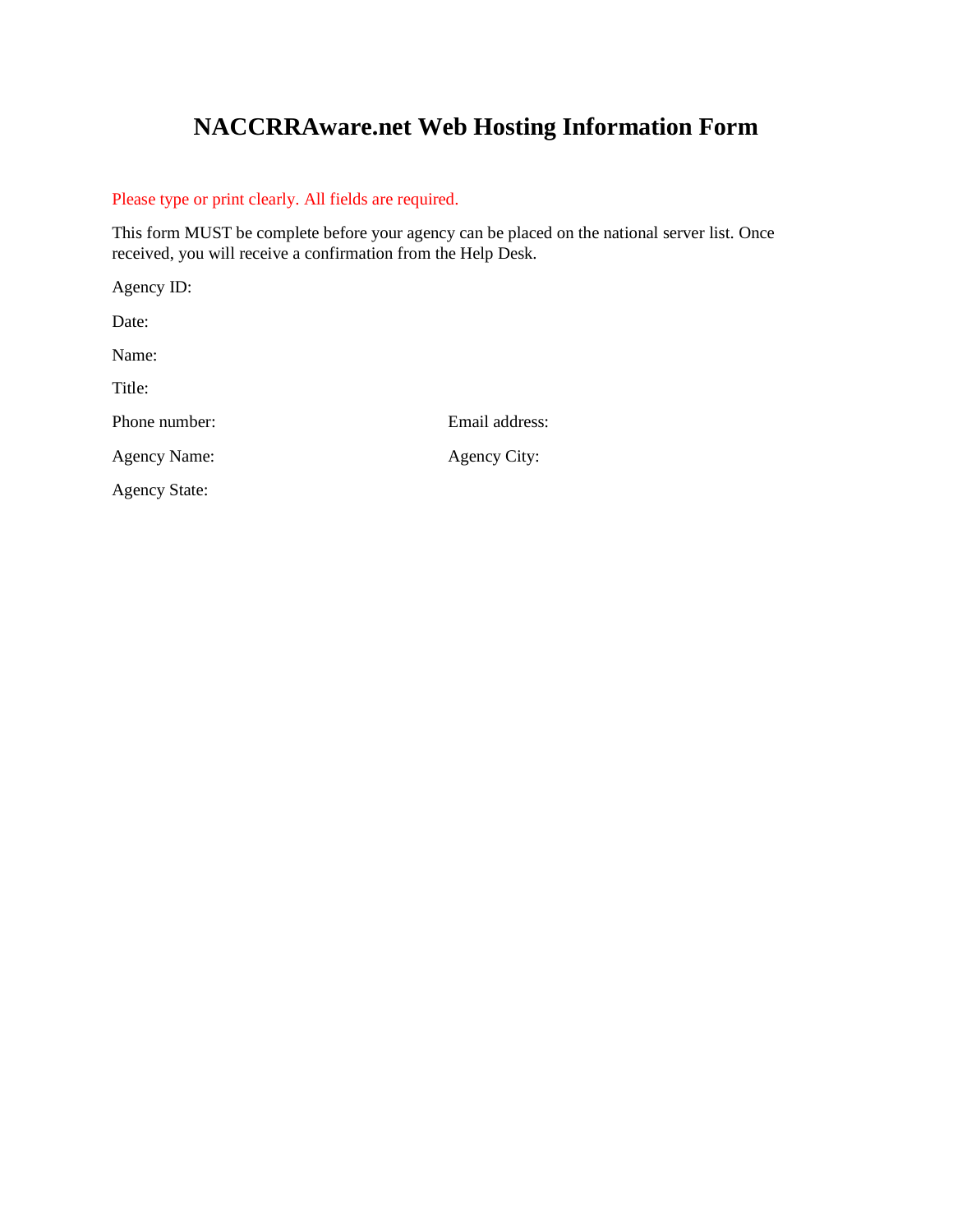# **SCHEDULE "D" to**

# **NACCRRAware SOFTWARE LICENSE AGREEMENT (Web Hosting Agreement)**

This NACCRRAware Web Hosting Agreement ("WHA,) is an exhibit to the Software License Agreement number **XXXXX** dated **XX/XX/XXXX** between Licensor and Licensee which sets forth the terms and conditions under which Licensor will lease space on Licensor's Server for the Licensed Programs licensed to Licensee pursuant to the Software License Agreement. All terms not otherwise defined herein shall have the meaning given them in the Software License Agreement.

## 1.0 DEFINITIONS

1.1 "Standardized Data Fields" means client and provider data fields that have been approved by the NACCRRA Board and are suggested for use by all child care resource and referral agencies nationwide. These field lists are developed by the NACCRRA Board Data Committee. Currently, there are 22 NACCRRA Standardized Supply (Provider) Data Fields and 27 NACCRRA Standardized Demand (Customer) Data Fields. NACCRRAware has a built-in utility to export this data simply.

1.2 "Peak Time" means the normal operating days and hours for CCR&Rs, specifically defined as Monday through Friday and the hours of 7:00 a.m. Eastern Standard Time and 8:00p.m.Pacific Standard Time.

### 2.0 TERM

2.1 Licensor shall Lease Licensee space pursuant to use of Licensed Programs from July 1 to June 30. After the expiration of the allocated time or the lease year (i.e., all product related time expires on June 30th of each year), should Licensee desire Licensor to continue Leasing space, the parties shall enter another WHA.

3.0 Responsibilities OF LICENSOR

Licensor agrees that during the term of the "WHA" with respect to the Licensed Programs to be supported hereunder, Licensor shall use its commercial best efforts to provide adequate space on Licensor designated server ("Lease"). Lease shall include:

3.1 Providing Licensee access to Licensor Server 24 hours a day, seven days a week, 365 days per year.

3.2 Scheduling maintenance to minimize disruption during Peak Time.

3.3 Providing reasonably adequate bandwidth (3 times average daily load) for network access to server.

3.4 Providing daily backups of all Licensee data.

3.5 Providing the designated System Administrator with assistance in the event of difficulty in the Use of Server which emanate from code errors, documentation errors or problems of interpretation in accordance with the terms and conditions of the "WHA" purchased by Licensee.

3.6 Providing Licensee with a maximum of 15 MB of space for data collection and storage. Additional fees will be charged for any annual quarter (3 month period) that the maximum space used exceeds 15 MB (see Section 6.2).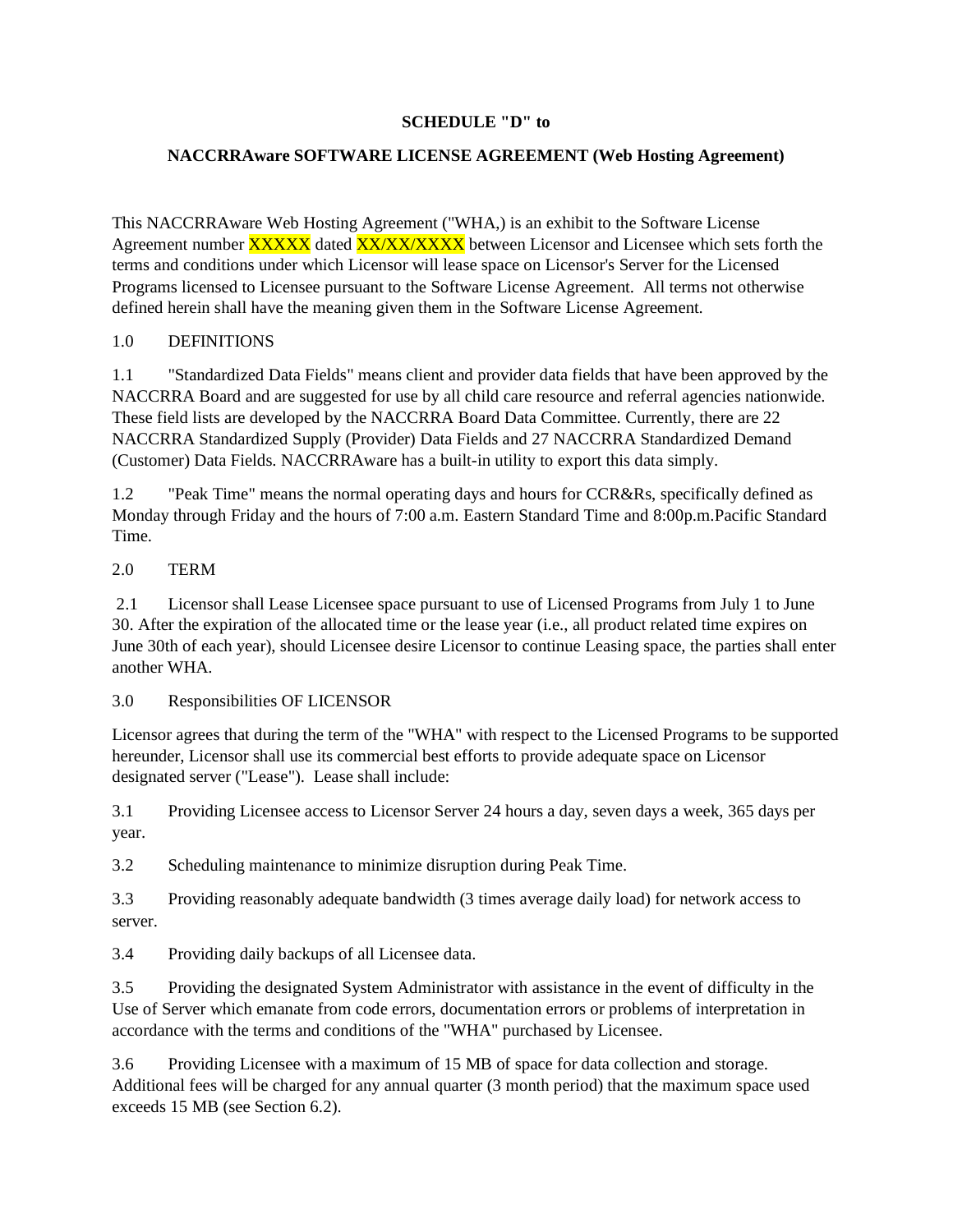3.7 Providing a scheduled appointment, outside of Peak Time, to complete the conversion of current data into the Licensed Programs.

3.8 Responding to and/or solving any problems in the Server concerning the Use of the Licensed Programs which materially affect a critical function or feature of the Licensed Programs.

3.9 Making available to Licensee the services of a qualified technical support personnel, as designated by Licensor, to assist Licensee in the Use of Server, to the extent such services are covered under the terms and conditions of a Training and Technical Support Agreement.

4.0 Responsibilities OF LICENSEE

4.1 Appointing one (1) System Administrator and one (1) back-up Administrator who will act as Licensee's liaison for all technical communications with Licensor and who will act as the point of contact for the distribution of information and materials provided to Licensee by Licensor pursuant to the Software License Agreement and WHA.

4.2 Notifying Licensor of code errors, documentation errors, domain name server errors, access issues and related problems in accordance with the then-current problem reporting procedures.

4.3 Scheduling time, outside of Peak Time, for converting current data into Licensed Programs. Scheduling is done through NACCRRAware Help Desk.

4.4 Purchasing yearly Upgrades for the Licensed Programs (see Schedule "C" to the NACCRRAware Software License Agreement). Not purchasing an Upgrade by the scheduled renewal date will result in the immediate termination of this agreement.

4.5 Sending Standardized Data Fields to NACCRRA at annual quarterly points, according to the NACCRRAware data collection process. For the purposes of this agreement, data and information will be solely used to determine any fees to be charged for additional space utilized (see Section 6.2). Licensee and Licensor may enter another Agreement pertaining to usage of Standardized Data Fields for national analysis, research, or advocacy.

5.0 LIMITATIONS OF LEASE

Unless specific exceptions are approved in writing by Licensor, the following limitations for Lease shall apply:

5.1 Lease will be provided to Licensee solely for the Use of Licensed Programs in the designated configuration specified in Schedule "A" to NACCRRAware Software License Agreement (NACCRRAware Contents).

5.2 Pursuant to Section 4.3, Licensor may, at their sole discretion, limit or discontinue its Lease obligations if the Upgrades have not been installed as required, or if the Licensed Programs have been modified in any way without Licensor's prior written approval.

5.3 This Lease does not give the Licensor right to use, access or compile data and information (Record Set) entered into Licensed Programs by Licensee, except for Standardized Data Fields provided by Licensee to meet requirements of Section 6.2.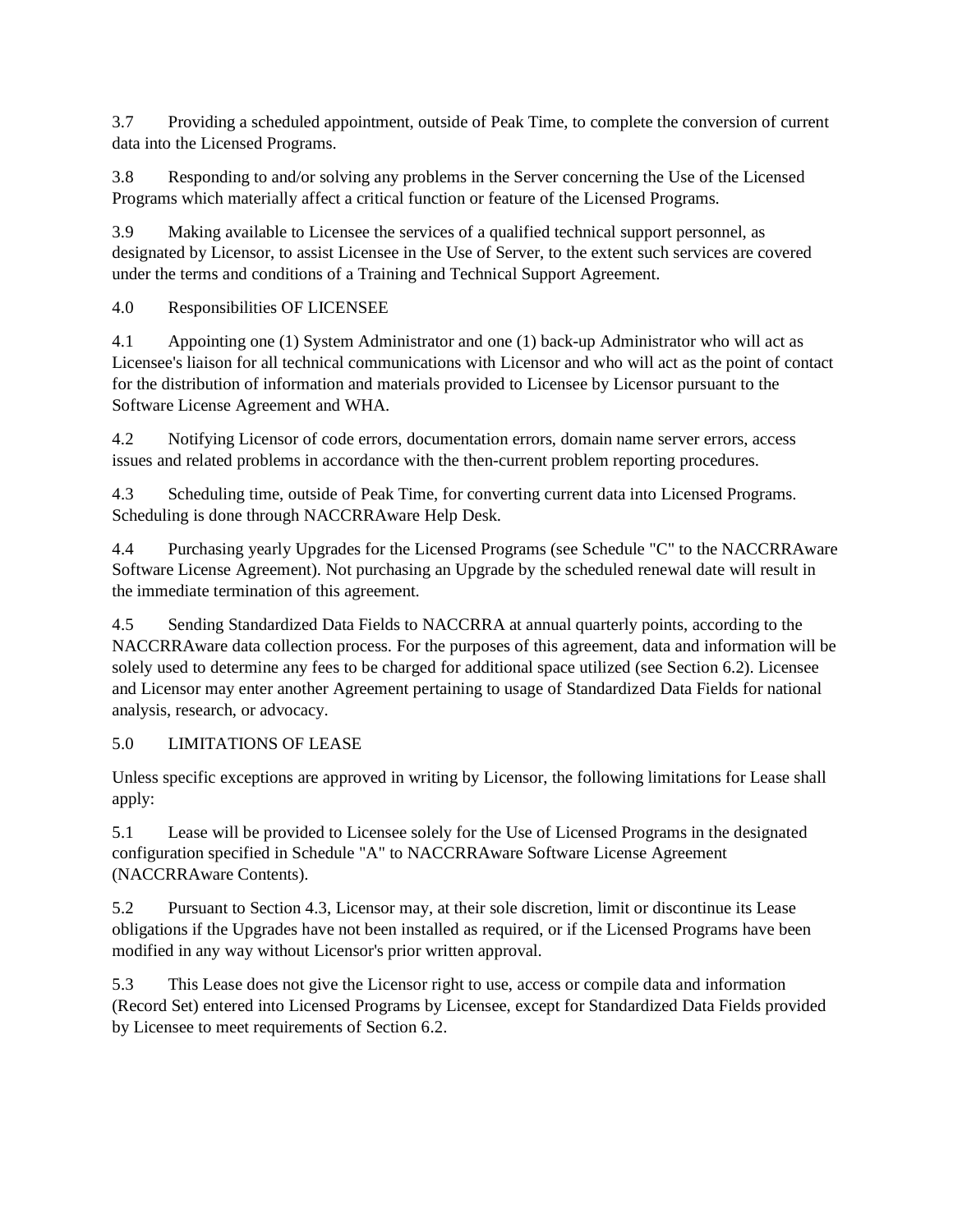## 6.0 ANNUAL LEASE FEES

6.1 On or before July 1 of the year following execution of the Software License Agreement, or on or before the expiration of any "WHA" (all of which shall expire on June 30th of each year), Licensee may elect to obtain from Licensor an annual "WHA" for the Licensed Programs by paying to Licensor the applicable Annual Lease Fee determined pursuant to Section 6.2.

6.2 The Annual Lease Fee shall be according to the current publish pricing schedule for the upcoming program year.

Schedule and formulas below are no longer applicable. (4/2013)

1-5 Concurrent Licensed Users: \$550 per year

6-9 Concurrent Licensed Users: \$850 per year

10+ Concurrent Licensed Users:\$1150 per year

In addition, quarterly fees will be charged based on the amount of hard disk space above 15MB used in the previous quarter. Space will be determined by Standardized Data Field uploads. To determine the amount of space used, Licensor will use the following assumptions: 1000 providers=10MB and 500 clients=2MB. The formula used is:

$$
space = N_{providers} * \frac{10}{1000} + N_{cleans} * \frac{2}{500}
$$

where  $N_{\text{numerics}}$  is the number of providers in the Licensee's Standard Data Field upload and  $N_{\text{elements}}$  is the number of clients in the Licensee's Standard Data Field upload.

The fees for space above 15MB are as follows:

| $15$ <space <math="">50</space> | $$60.00$ /quarter |
|---------------------------------|-------------------|
|                                 |                   |
| 50 $\leq$ 5 space $<$ 80        | $$90.00$ /quarter |
| $80 \leq 5$ space $< 100$       | \$120.00/quarter  |
| 100 $\leq$ 5 space $<$ 150      | \$150.00/quarter  |

Usage of hard disk space above 150MB is not covered by this Agreement and must be considered in a separate Agreement.

6.3 If execution of "WHA" occurred in the year preceding July 1, 2001, then the Annual Lease Fee payable shall be prorated according to the number of months remaining until July I, 2001.

6.4 The Annual Lease Fee shall be due thirty (30) days from the execution date of the "WHA". Interest will be charged on past due amounts at the lesser of one and one-half percent (1 1/2%) per month, or at the maximum interest rate allowed by law.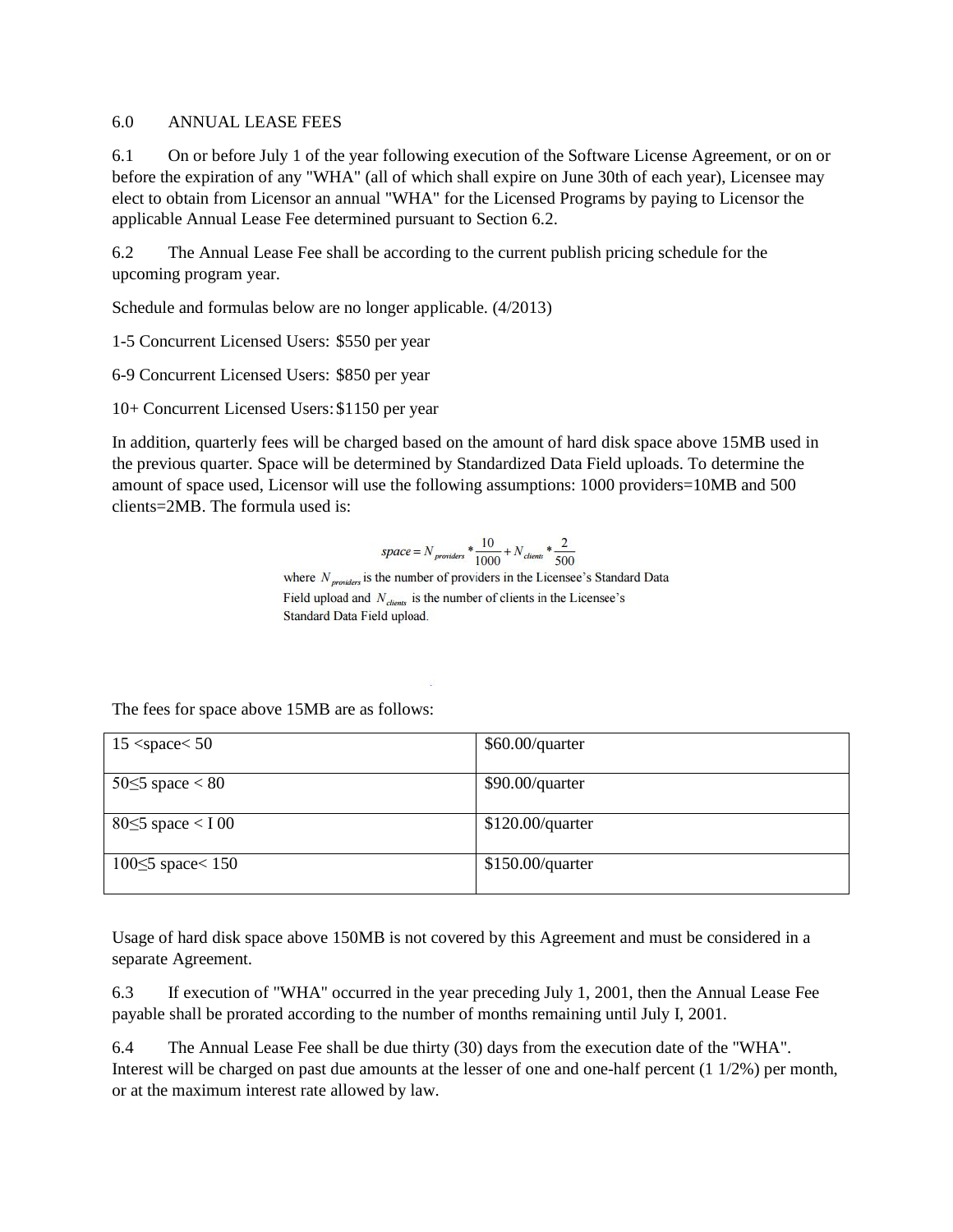6.5 If this "WHA" should expire or be terminated at any time, Licensee may reinstate Lease provided all registered clients and servers are upgraded to the then current release of the licensed programs. If Licensee fails to pay the Lease Fee on or before the expiration of the then current annual "WHA", Licensor may, in its sole discretion, accept payment of the Lease Fee and grant Licensee a new "WHA" for a new annual period, which shall be deemed to have begun as of the date the annual Lease Fee was originally due from Licensee; provided however, Licensee Upgrades to the then current releases of the licensed programs.

6.6 Licensee shall be responsible for applicable taxes, including sales, use, personal property, excise, or other taxes and duties and, specifically excluding any income or corporate franchise taxes, to be paid by Licensor.

# 7.0 DISCLAIMER OF WARRANTIES

7.1 IN CONNECTION WITH THIS "WHA" AND THE LEASE LICENSOR MAKES NOWARRANTY, EITHER EXPRESSED OR IMPLIED, INCLUDING, BUT NOT LIMITED TO, ANY WARRANTY OF FITNESS FOR A PARTICULAR PURPOSE OR OF MERCHANTABILITY OR NON-INFRINGEMENT, LICENSOR'S SOLE OBLIGATION SHALL BE LIMITED TO LICENSOR'S USE OF COMMERCIAL BEST EFFORTS TO LEASE SERVER SPACE.

# 8.0 LIMITATION OF LIABILITY

8.1 In connection with the Lease to be performed hereunder, Licensor shall under no circumstances, be responsible directly or indirectly, for any damage to the apparatus or adjacent property of Licensee, nor for any injuries to persons, unless such damage or injury is directly attributable to the negligence of Licensor.

8.2 Licensor shall not be liable for the acts and workmanship of the employees, contractors, subcontractors, or agents of Licensee, including but not limited to the failure to observe Licensor's instructions or documentation, or by failure or malfunctioning of any tools, equipment facilities, or devices not furnished or approved by Licensor.

8.3 EXCEPT IN THE CASE OF DAMAGE TO TANGIBLE PHYSICAL PROPERTY, NEITHER LICENSOR, NOR LICENSOR'S SUPPLIERS, SHALL BE RESPONSIBLE OR LIABLE WITH RESPECT TO ANY SUBJECT MATTER OF THIS "WHA" OR ANY ATTACHMENT, ADDENDUM SCHEDULE OR TERMS AND CONDITIONS RELATED THERETO UNDER ANY CONTRACT, NEGLIGENCE, STRICT LIABILITY OR OTHER THEORY FOR LOSS OR INACCURACY OF ANY DATA OR COST OF PROCUREMENT OF SUBSTITUTE GOODS, SERVICES OR TECHNOLOGY; FOR INDIRECT, INCIDENTAL OR CONSEQUENTIAL DAMAGES INCLUDING BUT NOT LIMITED TO LOSS OF REVENUES AND LOSS OF PROFITS; OR FOR ANY MATTER BEYOND ITS REASONABLE CONTROL. LICENSOR'S LIABILITY UNDER OR ARISING OUT OF THIS AGREEMENT, WHETHER FOR BREACH OF CONTRACT, TORT, OR OTHERWISE, SHALL BE LIMITED TO A REFUND OF THE UNUSED LEASE FEES DETERMINED ON A PRO-RATA BASIS PAID FOR THE LICENSED PROGRAMS INVOLVED IN THE CLAIM. LICENSOR'S LIABILITY FOR DAMAGE OR LOSS OF TANGIBLE PHYSICAL PROPERTY SHALL NOT EXCEED \$1 MILLION.

# 9.0 COPYRIGHTED WORKS

9.1 Licensee acknowledges that it is the nature of Licensor's services (under this "WHA") to produce ideas and concepts and other intellectual services that may result in computer programs, notes, reports,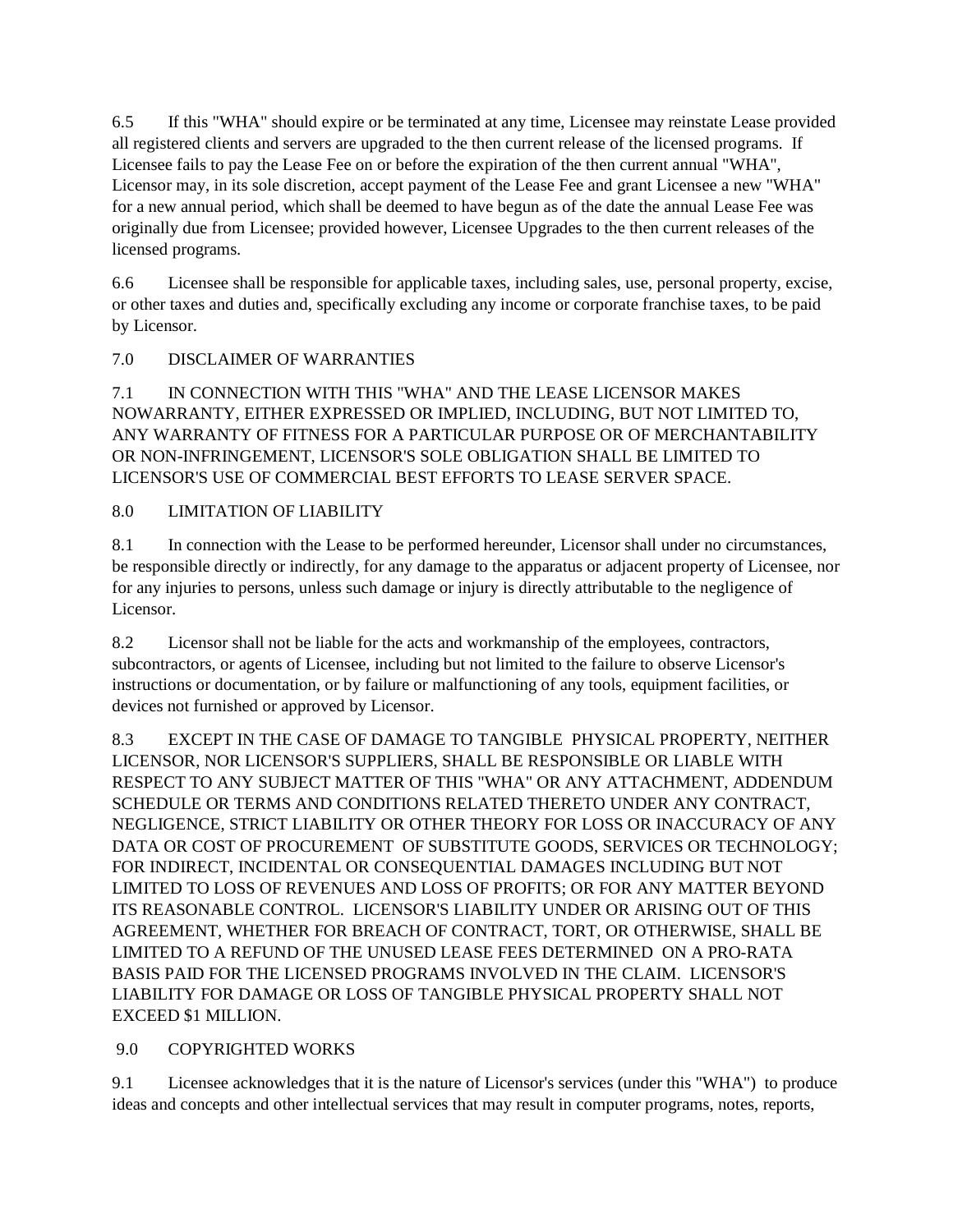presentations, documents, ideas, or inventions relating or useful to Licensee's business under this "WHA". Licensee further acknowledges that all title, ownership rights, and intellectual property rights produced under this "WHA" shall remain with Licensor. Any ideas, bug fixes or reports, technical information or product improvement suggestions concerning Lease or this "WHA" provided to Licensee (including Licensee's agents, employees or representatives) shall become the property of Licensor and may be used for its business purposes without any payment or accounting to Licensee under this "WHA". Licensee shall have a non-exclusive, non-- transferable license to use such work product for its own internal purposes only. Licensee may not transfer or disclose such work product to any other person or party.

9.2 Licensee agrees to assist Licensor, to the extent that it is commercially reasonable, to obtain and enforce Licensor's benefit copyrights or other property rights or damages. Licensee agrees that the obligations of this paragraph shall continue beyond the term of this "WHA". Such participation by Licensee must be explicitly requested by Licensor, and will be provided at the reasonable convenience of Licensee.

# 10.0 BREACH AND REMEDIES

10.1 Should Licensee: (a) default in the payment of any sum of money due, including the Lease Fees, beyond the fifteenth (15th) day after the same is due; (b) default in the performance of any other of its obligations under this "WHA" or the Software License Agreement and such default continues for a period of sixty (60) days after receipt of written notice from Licensor; or (c) permit any person other than a Licensor employee to alter or change any Licensed Programs without Licensor's prior written consent; then in any such event Licensor may, at its option proceed with the following; (i) suspend its "WHA" obligations immediately; (ii) terminate this "WHA" or (iii) adjust any unpaid and future charges for any and all "WHA" services rendered to Licensee. The rights afforded Licensor under this paragraph will not be deemed to be exclusive, but shall be in addition to any rights or remedies provided by law.

### 11.0 TERMINATION

11.1 Licensee may terminate this "WHA" at any time by providing Licensor with sixty (60) days written notice of Licensee's intent to terminate. Upon termination or other expiration of this "WHA", each party shall forthwith return to the other party all papers, materials and other properties of the other held by each for purposes of execution of this "WHA", except that Licensee may retain any materials or documentation for which Licensee has paid Licensor a fee subject to the terms of this "WHA".

11.2 Licensee's obligation to pay Licensor amounts due hereunder and Sections 7.0, 8.0, 9.0, and 13.0 shall survive any expiration or termination of this "WHA".

### 12.0 ASSIGNMENT

12.1 Neither this "WHA" nor any rights or obligations hereunder, shall be transferred or assigned by Licensee without the prior written consent of Licensor, which consent shall not be unreasonably withheld.

12.2 Licensor reserves the right to assign the performance of this "WHA" to a qualified third party.

# 13.0 GENERAL

13.1 As stipulated in the NACCRRAware Software License Agreement, the General Provisions (Section 13.0), as well as the section pertaining to Title (Section 11.0), are incorporated herein as an integral part of this Agreement.